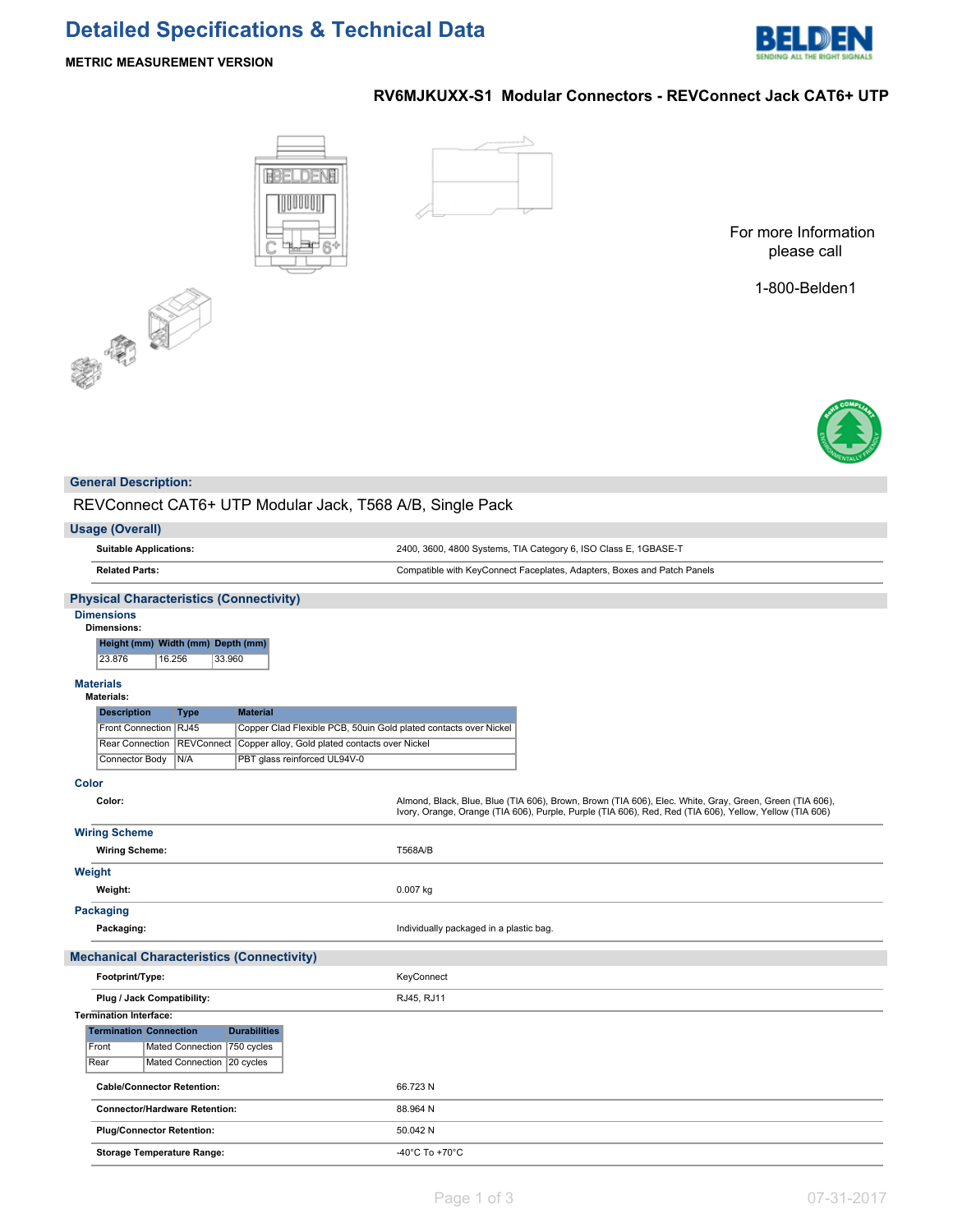# **Detailed Specifications & Technical Data**



### **METRIC MEASUREMENT VERSION**

# **RV6MJKUXX-S1 Modular Connectors - REVConnect Jack CAT6+ UTP**

| Installation Temperature Range:                                  | $-10^{\circ}$ C 10 $+60^{\circ}$ C                                                                                                                                        |
|------------------------------------------------------------------|---------------------------------------------------------------------------------------------------------------------------------------------------------------------------|
| <b>Operating Temperature Range:</b>                              | -10 $^{\circ}$ C To +60 $^{\circ}$ C                                                                                                                                      |
| <b>Tool Compatibility:</b>                                       | REVConnect Termination Tool (p/n RVUTT01)                                                                                                                                 |
| <b>Applicable Specifications and Agency Compliance (Overall)</b> |                                                                                                                                                                           |
| <b>Applicable Standards &amp; Environmental Programs</b>         |                                                                                                                                                                           |
| UL Rating:                                                       | <b>UL94V-0</b>                                                                                                                                                            |
| <b>IEEE Specification:</b>                                       | Power Over Ethernet (PoE) IEEE 802.3at type 1 and 2 (up to 30W), IEEE802.3bt/D1.7 type 3 and 4 (up to<br>100W), CISCO UPOE (up to 60W), Power over HDBaseTTM (up to 100W) |
| EU Directive 2002/95/EC (RoHS):                                  | Yes                                                                                                                                                                       |
| EU RoHS Compliance Date (mm/dd/yyyy):                            | 07/01/2006                                                                                                                                                                |
| MII Order #39 (China RoHS):                                      | <b>EUP 50</b>                                                                                                                                                             |
| <b>Telecommunications Standards:</b>                             | Category 6 - TIA 568.C.2, Category 6 - ISO/IEC 11801:2002 Ed.2                                                                                                            |
| <b>Safety Listing:</b>                                           | c(UL)us Listed                                                                                                                                                            |
| <b>Other Specification:</b>                                      | UL 1863, IEC 60603-7, FCC part 68-F                                                                                                                                       |
| <b>Flame Test</b>                                                |                                                                                                                                                                           |
| <b>UL Flame Test:</b>                                            | UL2043 Air Handling Spaces                                                                                                                                                |
| <b>Suitability</b>                                               |                                                                                                                                                                           |
| Suitability - Indoor:                                            | Yes - Indoor                                                                                                                                                              |

### **Transmission Characteristics (Connectivity)**

#### **Mated Connection Table 1:**

| Frequency<br>(MHz) | Max.<br><b>Insertion Loss</b><br>TIA* (dB) | Max.<br><b>Insertion Loss</b><br>Belden** (dB) | Min.<br><b>NEXT</b><br>$TIA*$ (dB) | Min.<br><b>NEXT</b><br>Belden** (dB) TIA* (dB) | Min.<br><b>FEXT</b> | Min.<br><b>FEXT</b><br>Belden** (dB) |
|--------------------|--------------------------------------------|------------------------------------------------|------------------------------------|------------------------------------------------|---------------------|--------------------------------------|
| 1.000              | 0.100                                      | 0.100                                          | 75,000                             | 77.000                                         | 75.000              | 77.000                               |
| 4.000              | 0.100                                      | 0.100                                          | 75,000                             | 77.000                                         | 71.100              | 75.100                               |
| 8.000              | 0.100                                      | 0.100                                          | 75,000                             | 77.000                                         | 65.000              | 69.000                               |
| 10.000             | 0.100                                      | 0.100                                          | 74.000                             | 77,000                                         | 63.100              | 67.100                               |
| 16.000             | 0.100                                      | 0.100                                          | 69.900                             | 72.900                                         | 59.000              | 63.000                               |
| 20,000             | 0.100                                      | 0.100                                          | 68,000                             | 71.000                                         | 57.100              | 61.100                               |
| 25.000             | 0.100                                      | 0.100                                          | 66,000                             | 69,000                                         | 55.100              | 59.100                               |
| 31.250             | 0.110                                      | 0.100                                          | 64.100                             | 67.100                                         | 53.200              | 57.200                               |
| 62.500             | 0.160                                      | 0.120                                          | 58.100                             | 61.100                                         | 47.200              | 51.200                               |
| 100.000            | 0.200                                      | 0.160                                          | 54.000                             | 57.000                                         | 43.100              | 47.100                               |
| 200.000            | 0.280                                      | 0.240                                          | 48.000                             | 51.000                                         | 37.100              | 41.100                               |
| 250,000            | 0.320                                      | 0.280                                          | 46.000                             | 49.000                                         | 35.100              | 39.100                               |
| 300.000            |                                            | 0.310                                          |                                    | 44.500                                         |                     | 37,600                               |

Mated Connection Table - Footnote: **\* TIA/EIA-568-C.2 Category 6 Standard.**<br>\*\* Worst-case performance for a CAT6+ mated connection using CAT6+ modular plugs.

| Frequency<br>(MHz) | Min.<br><b>Return Loss</b><br>TIA* (dB) | Min.<br><b>Return Loss</b><br>Belden** (dB) TIA* (dB) | Min.<br><b>Balanced TCL</b> | Min.<br><b>Balanced TCL</b><br>Belden** (dB) |
|--------------------|-----------------------------------------|-------------------------------------------------------|-----------------------------|----------------------------------------------|
| 1.000              | 30.000                                  | 32.000                                                | 40.000                      | 42.000                                       |
| 4.000              | 30.000                                  | 32.000                                                | 40.000                      | 42.000                                       |
| 8.000              | 30.000                                  | 32.000                                                | 40.000                      | 42.000                                       |
| 10.000             | 30.000                                  | 32.000                                                | 40.000                      | 42.000                                       |
| 16.000             | 30.000                                  | 32.000                                                | 40.000                      | 42.000                                       |
| 20.000             | 30.000                                  | 32.000                                                | 40.000                      | 42.000                                       |
| 25.000             | 30.000                                  | 32.000                                                | 40.000                      | 42.000                                       |
| 31.250             | 30.000                                  | 32.000                                                | 38.100                      | 42.000                                       |
| 62.500             | 28.100                                  | 32.000                                                | 32.100                      | 36.100                                       |
| 100.000            | 24.000                                  | 28.000                                                | 28.000                      | 32.000                                       |
| 200.000            | 18.000                                  | 22.000                                                | 22.000                      | 26.000                                       |
| 250.000            | 16.000                                  | 22.000                                                | 20.000                      | 24.000                                       |
| 300.000            |                                         | 18.500                                                |                             | 22.500                                       |

| <b>Max. Contact Resistance:</b> | 20 m-Ohm                                             |
|---------------------------------|------------------------------------------------------|
| <b>Insulation Resistance:</b>   | 500 M-Ohm Minimum                                    |
| <b>Current Rating:</b>          | 1.300A                                               |
| <b>Dielectric Strength:</b>     | 1,000 V RMS @ 60 Hz for 1 minute (Signals to Ground) |

**Termination Resistance:** 2.5 m-Ohm